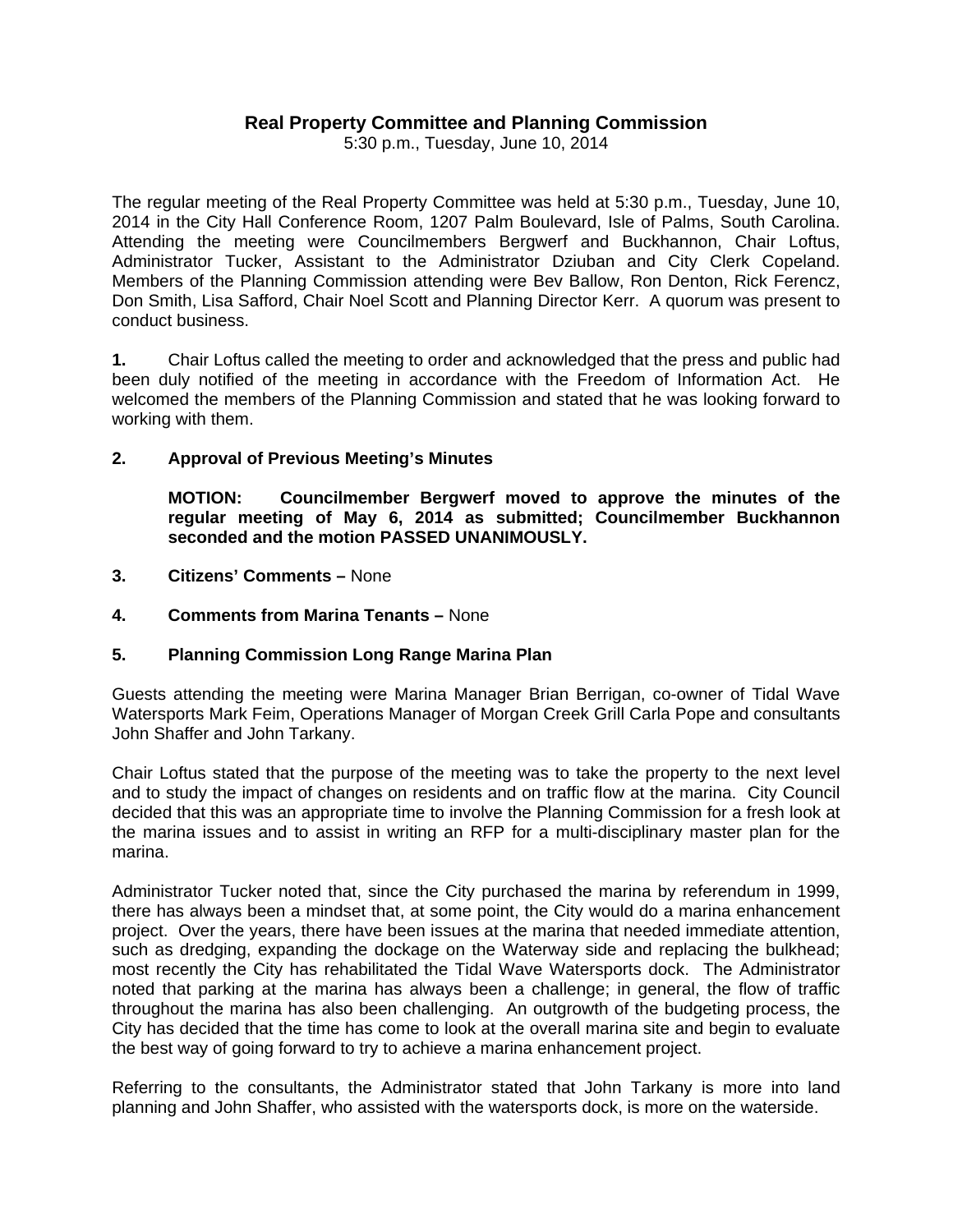At their meeting before the May Ways and Means meeting, the Real Property Committee had embraced a project of several hundred thousand dollars to tackle parking at the marina site. Between the Real Property meeting and the Ways and Means meeting, the marina tenants got together with the consultants and decided that the money that was being allocated to the marina in the FY15 budget should be allocated toward a more global project.

In this project, a plan should be developed, budgeting for a specific plan developed, deciding what needs to be done and what the proper sequencing of the activities should be, along with a budget for each and a *pro forma* should be generated showing the return on investment. This is the project that was discussed at the Ways and Means meeting, and it was out of that discussion that the suggestion was made to involve the Planning Commission in the initiative. The amount available in the FY15 budget for the marina is one hundred seventy-five thousand dollars (\$175,000), and the description in the budget is going to be changed to "Comprehensive Master Plan for Marina Enhancement." It was discussed that this would involve a multidisciplinary request for proposals where several different disciplines would come together under one (1) contract to work with the Planning Commission and, ultimately, the marina tenants and City Council to develop this comprehensive initiative for going forward. This plan would transition year-over-year into the pieces that would be funded within the budget. The idea is to look at all of the things that need to be done, what they would cost and then come up with a plan for the sequence of executing these things. Members of the Planning Commission were told that both Mr. Tarkany and Mr. Shaffer have some starting concepts, and they would be a beginning resource on this project.

In the Administrator's opinion, the next step would be for the Planning Commission to meet and discuss the issues with the marina tenants and the consultants; the Planning Commission would then be expected to generate a draft multi-disciplinary request for proposals (RFP) with input from them, for the City staff to finalize the RFP and to put it on the street to get the some expertise under contract to work with the Planning Commission.

For those members of the Planning Commission who worked on the parking issues, Administrator Tucker recalled that the work was done without the guidance from a professional in traffic management. If this concept works out as discussed, the difference will be that the Commission would be partnering with expertise to take ideas and make them capable of being implemented.

Mr. Tarkany reported that in 2011 a series of meetings that included residents, boaters, tenants, etc. were held to get ideas about the perfect design if someone could start from "scratch" at the marina. The biggest issue was always parking of vehicles and trailers; another issue was who is using the marina – island residents who may store their boat elsewhere or residents from offisland who use the marina to launch their boat. Mr. Tarkany noted that the marina is, from the boater's point of view, the front door to the City. When one initially drives in, he sees the trash dumpsters and a confusion of signs. He emphasized that the marina is a key asset for the Isle of Palms and should be focused on the local community first and welcome visitors second. The marina should be attractive and welcoming; it should be a green marina; it should be a world class destination. Mr. Tarkany distributed a small copy of the preliminary plans that were distributed to both committees.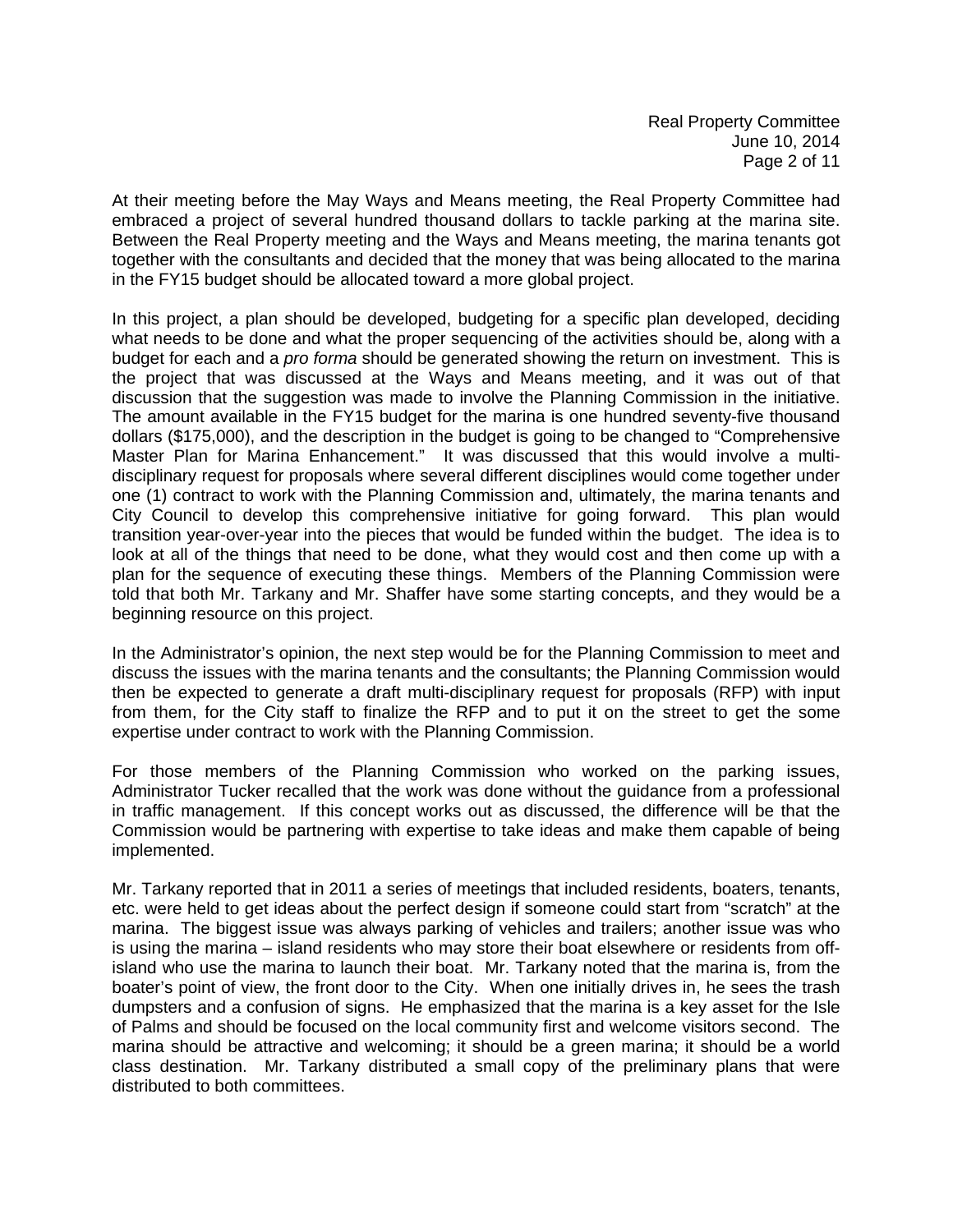Mr. Smith asked Mr. Tarkany where was the data, ideas and information gathered from the earlier meetings for the Planning Commission to review. Chair Loftus responded that the information is not all in one (1) location, and Mr. Tarkany explained that Mr. Berrigan has paid for the early work.

Ms. Ballow asked who had attended these meetings; Mr. Berrigan answered that the participants were tenants, people from Waterway Island and Intracoastal Court, experts in the field, other marina managers, some residents of Goat Island, adjacent property owners, City Administrator Tucker and Assistant Dziuban.

Mr. Denton asked whether Mr. Berrigan had data on who is utilizing the launch site as a percentage of locals versus non-residents. Administrator Tucker replied that the City does have that information – Mr. Berrigan provided the data in the budgeting process, but she had not brought it to the meeting. One facet to the budget was researching the City's sources of revenue, residents or tourists; she remembered being struck by how high the percentage of non-residents turned out to be.

Pointing to the drawing, Mr. Tarkany stated that a key component to turning things around will be the dry-stack boat storage that will hold two hundred fifty (250) boats. For residents of the island, the marina could offer alternative modes of traffic, such as a shuttle, golf carts, biking paths and walking trails, helping parking to some extent.

Mr. Scott asked whether the dry-stack was going to have lifts for the boats and whether it was an enclosed structure. Mr. Tarkany responded in the affirmative to both questions.

Councilmember Bergwerf questioned the height of the dry-stack, and Mr. Tarkany indicated that it would be the same height or just under the height of Fire Station 2.

In Mr. Tarkany's opinion, the first phase should be undergrounding the marina's utilities, but acknowledged that it will be a very expensive project.

Councilmember Bergwerf stated that all he has been describing looks and sounds wonderful, but now parking is the problem, parking "that is bleeding into the community." Therefore, her phase one would be to resolve the parking issues as much as possible on the limited amount of space and variety of uses.

Councilmember Bergwerf asked whether only Isle of Palms' residents would be allowed to contract for space in the dry-stack; Mr. Tarkany indicated that he did not know how those issues like that would be handled.

Mr. Scott stated that there is a huge demand for dry-stack boat storage, and, done properly, the spaces would not be sold, but would be rented.

Chair Loftus asked Mr. Berrigan how many trailers could be parked at the marina today, and Mr. Berrigan said they could handle sixty (60) if marina personnel are in the lot and organizing it.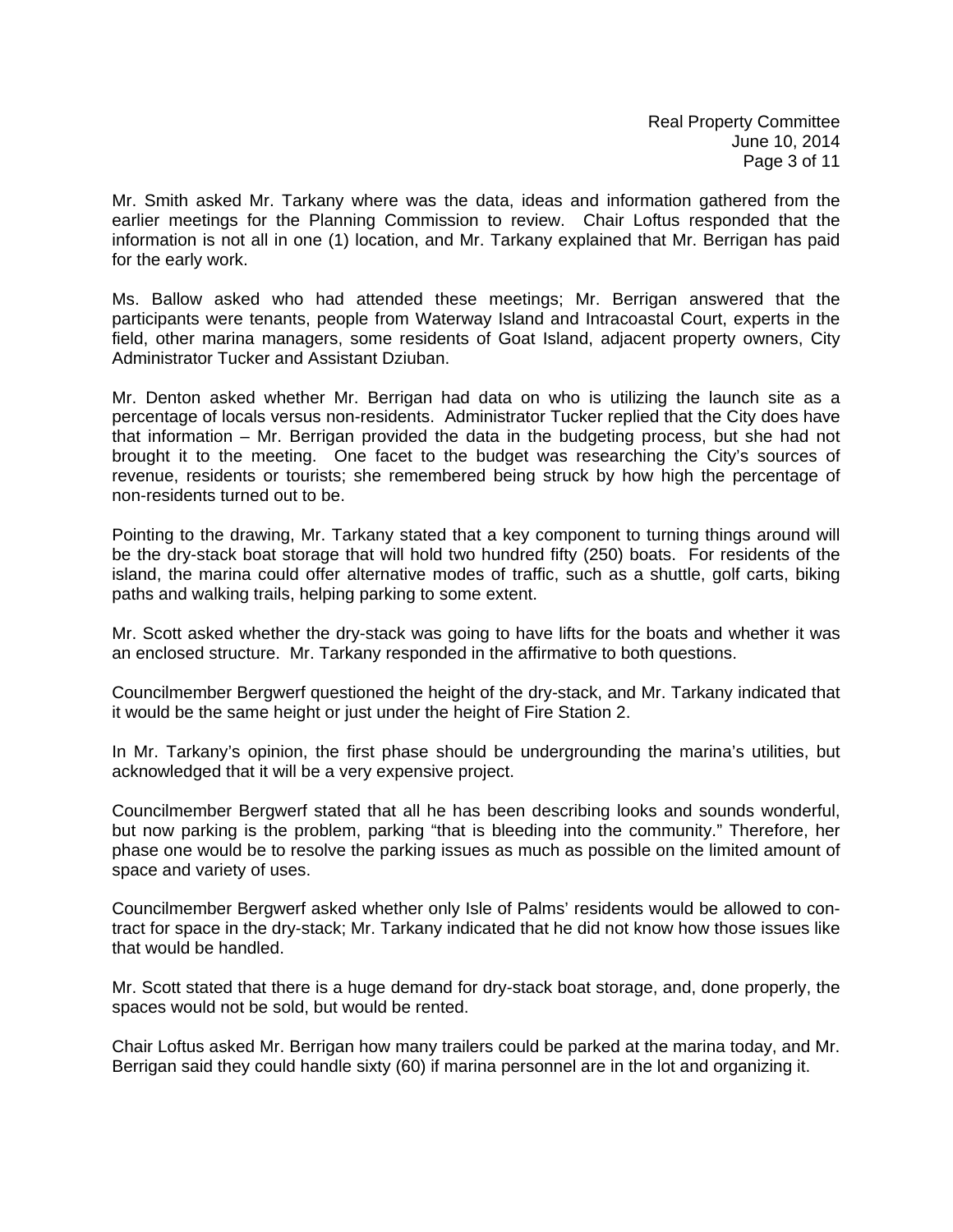Administrator Tucker stated that the conversation that has occurred is indicative of the problems at the marina and the reason there is a need for an RFP to assemble a team of people to address these things. In her estimation, the first thing that needs to happen is the generation of a list of all the possible things that need to be done, followed by a prioritization of that list, and she stated that there is a long list of things to be considered.

The Administrator commented that an important aspect of this project are the permitting and regulation matters; some ideas for using the five (5) acre site may not be allowed and cannot be permitted by either the Corps of Engineers or DHEC-OCRM or ordinances related to drainage located that is so close to a fragile eco-system. These are the types of issues that fall under the purview of Mr. Shaffer; he also has a lot of experience with marinas, marina grants and multidisciplinary projects.

Mr. Shaffer stated that he has been working with the marina tenants and the City for more than a year, and he believes that the IOP marina is a prime property for the City that is under-utilized and certainly in need of a facelift. Mr. Shaffer noted that he would be involved with the dock orientation and layout, the slips, the utilities and fuel to make tham as efficient as possible and catering to the users that the City wants to see at the marina – the City's residents. Other issues that will need to be addressed are does the marina want to accommodate transients, does the marina want charters for residents and tourists or wet slips for resident boaters, etc. The boat ramp is obviously important and will remain for public access, but how much does the City want to prioritize non-resident boaters? Mr. Shaffer commented that the marina has heavy usage by non-City residents at the boat ramp, and they are consuming a lot of space that could generate revenue and accommodate residents. He noted that parking will continue to be an issue; the state has specific parking requirements for marinas and dry-stacks; therefore the marina may need some kind of innovative parking solution or off-site shared parking. If the marina wants to accommodate transients, funding through the state Department of Natural Resources is available to help with those marina improvements. He added that the marina is too important an asset to piecemeal it together; there are challenges and taking a comprehensive look at it will be in the best interest of the City and the residents.

If the project is not done piecemeal, Ms. Ballow envisions a long period of time when the marina would be inactive. Mr. Shaffer clarified that, when he speaks of piecemeal, he refers to taking care of issues with no clear vision for the future or comprehensive plan with a goal of an overall successful project. On the other hand, he knew that project would be accomplished in phases as the City has the money.

Ms. Ballow asked why fuel is dispensed on the land-side and the water-side of the marina; she commented that the land-side fuel dispenser takes up a lot of space that could be used for parking. Mr. Berrigan said that, originally it was the only fuel dispenser on the island and he inherited it when he became marina manager. He continued that many boat owners count on getting fuel on the island rather than stopping in Mount Pleasant or the station across from City Hall; typically, these boat owners fill-up before they launch. As to whether the space could be better used for parking, he stated that that had never been considered it.

Ms. Safford asked how this project works out for the restaurant and the store because the emphasis seems to be on boaters. Mr. Tarkany stated that trailer parking would turn into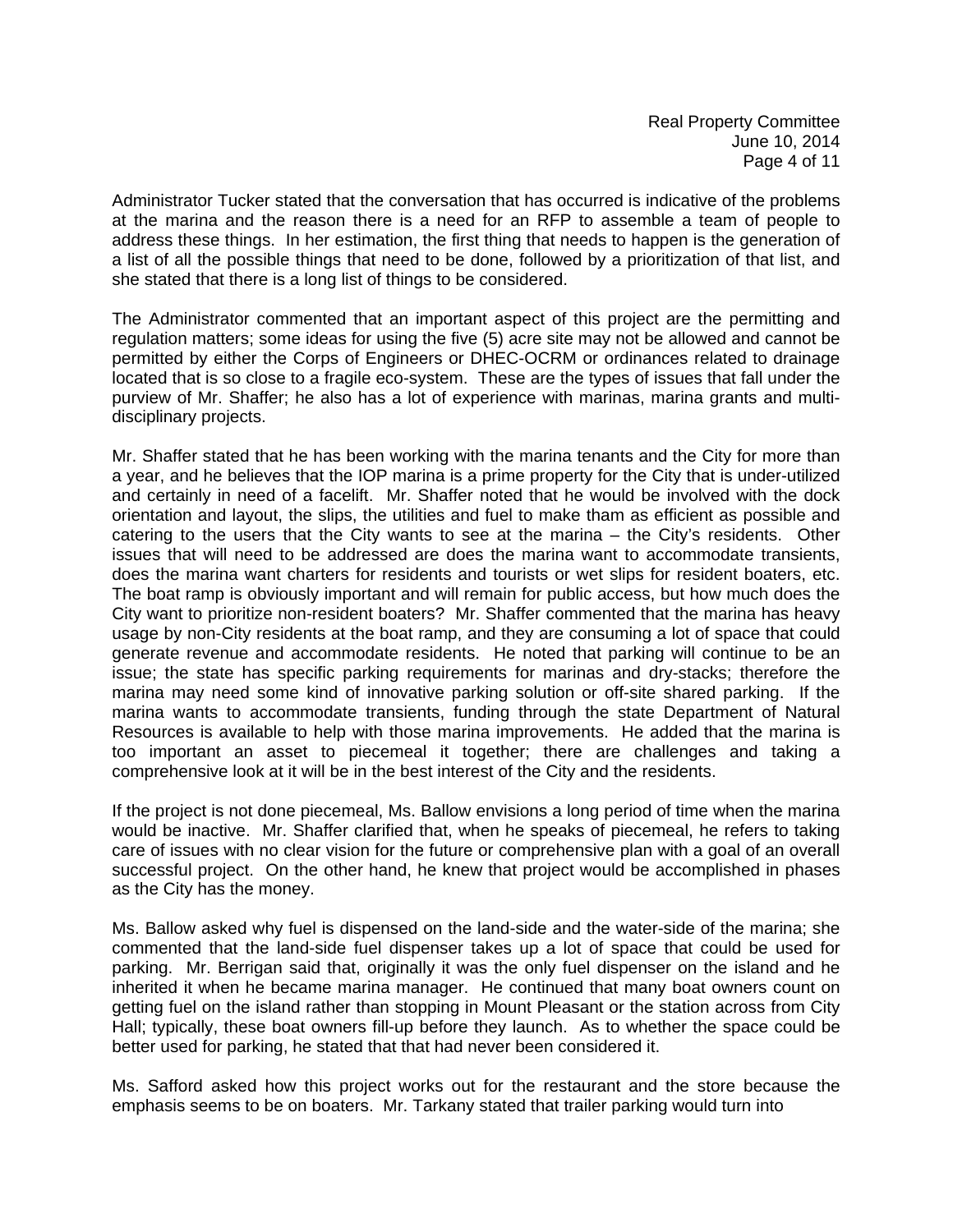vehicle parking for two (2) vehicles in the evening; Ms. Safford countered that many boaters are still on the water at 7:00 p.m.

Mr. Scott asked what the price difference was between fuel sold at the dock and fuel sold on land; Mr. Berrigan said the difference was about forty cents (\$.40) per gallon.

Mr. Denton asked what makes the IOP marina successful; he commented that there are multiple businesses acting individually and in concert. He stated that, in his mind, the marina is a convenience store, a restaurant, and a place where one can rent kayaks. Mr. Denton asked whether the marina could survive without the boat launch. Mr. Denton recalled a recent weeklong boat trip up the James River where they went from marina to marina; the marinaexperience was docking and dining, but he noticed that less than half of the marinas had boat launches. These marinas were successful because they were contained.

Marina Manager Berrigan stated that doing away with the boat launch is not an option for him. He remarked that, when the City proposed buying the marina in 1998, it was an effort to stop the developers from coming in and eliminating the boat launch; the referendum was to allow residents to have water access and to provide emergency access for the public safety agencies on the island.

Administrator Tucker recalled that relocating the ramp was discussed in the past; Mr. Tarkany noted that the boat launch is not ideally located on the site.

Councilmember Loftus stated that taking away the boat ramp is a non-negotiable point for the residents of the Isle of Palms; everyone must remember that the residents of the island own the marina.

Mr. Smith asked how this project would impact the privately-owned slips that are on Morgan Creek; he indicated that many of the property/slip owners of the condominiums on Waterway rent out all or a portion of their slips, which allows them to live where they live. He inquired as to whether this project would put a burden those who rent their slips; if that is going to happen, it should be a consideration in future planning for the marina.

Carla Pope of Morgan Creek Grill noted that the City had no idea when it purchased the marina that it would continue to prosper under Mr. Berrigan and no idea that Morgan Creek Grill would become as popular as it has. The traffic involved in the marina is unreasonable as it is and whatever is decided upon will be better than the *status quo*; she added that she and Mr. Berrigan have learned to coordinate the activity of cars, trailers, and valet parking to expedite patrons coming and going. On a normal weekend from May until September, Morgan Creek Grill serves between one thousand and fifteen hundred (1,000-1,500) people on an off day, and the restaurant also has one hundred (100) employees. Ms. Pope described the marina as a very symbiotic system where the tenants have to support each other because they depend on each other. She voiced her support behind anything that will help with traffic and possibly make the site prettier.

Mark Fiem of Tidal Wave Watersports said that Mr. Berrigan and Ms. Pope were right; having been in business at the marina since 1993, he stated that the parking issues at the marina are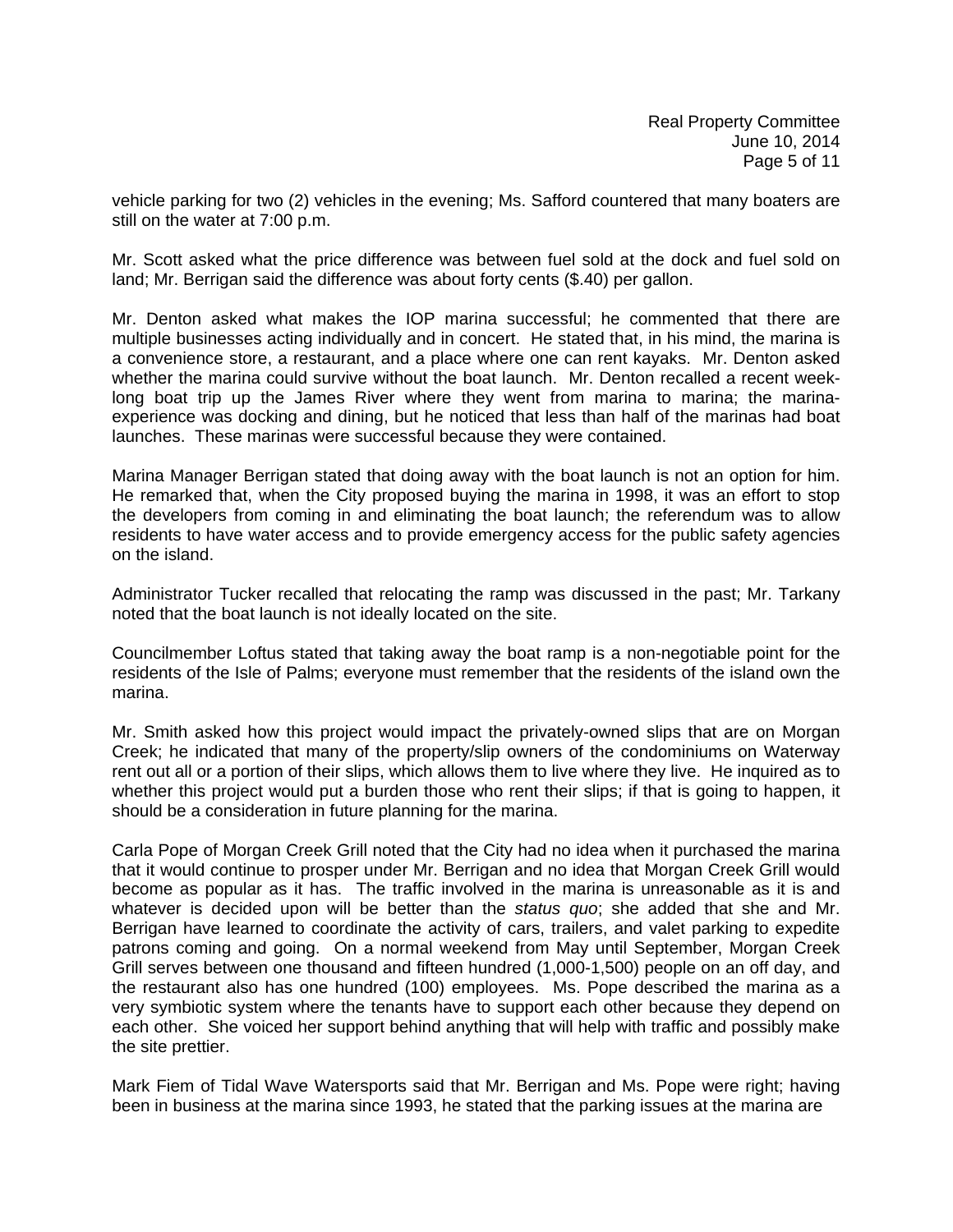"horrible." He stated that, in his travels along the east coast, all of the dry-stack storage facilities are filled to capacity, and he is confident that dry-stack storage at the IOP marina would "'help to alleviate a ton of parking issues." He also voiced agreement with the consultants that the first project should be the infrastructure.

If a dry-stack storage is constructed, how will the marina deal with the trailers that have brought boats to the marina for storage? Mr. Tarkany remarked that this is where alternate transportation comes into play; people would not have to travel to the marina in cars, but could drive golf carts or ride bikes or, maybe even, ride a shuttle. He suggested that one (1) item to include in the RFP would be  $41<sup>st</sup>$  Avenue and Waterway relative to the parking issues they endure because of the marina.

Councilmember Buckhannon suggested that the group re-focus on the intent of the meeting, i.e. to educate the Planning Commission on what is going on so that they can use their expertise to go to the next step of generating a multi-disciplinary RFP for a comprehensive master plan for the marina. He agreed that a primary area of concern is traffic at the marina; he agreed that a dry-stack was a good idea, but it will not happen soon. The goal is to get engineers on board to determine what needs to be done, in what sequence they should be done, and to put costs to the various stages. He informed the Planning Commission that the City has funds set aside already for the undergrounding of lines by SCE&G. The Councilmember supported the idea of a shuttle to and from the marina for the island's residents.

The Administrator clarified what money has been spent to-date on planning initiatives; there has been very little money spent by the City while Mr. Berrigan has moved forward by hiring Mr. Tarkany for the initial work

In the Administrator's opinion, the next step is for the Planning Commission to meet with the marina tenants to generate a list of issues at the marina and to prioritize that list.

When asked about a timeframe for the Planning Commission to produce their work product, Administrator Tucker thought two to three (2-3) months would be sufficient time; she stated that Mr. Shaffer has experience with multi-disciplinary RFPs and will work with the Planning Commission on the RFP.

The Planning Commission's next meeting is set for 4:30 p.m., Tuesday, July  $8<sup>th</sup>$ ; Director Kerr asked Mr. Shaffer to generate the list of issues for that meeting.

### **6. Old Business**

### **A. Discussion of FY15 Budgets**

### **1. Marina Master Plan Enhancements –** see above

The budget discussion began with a review of the reservation of funds schedule, and Administrator Tucker reminded the Committee that options for reducing the contributions to this fund were suggested, i.e. delaying the purchase of the vehicles on the schedule by one or two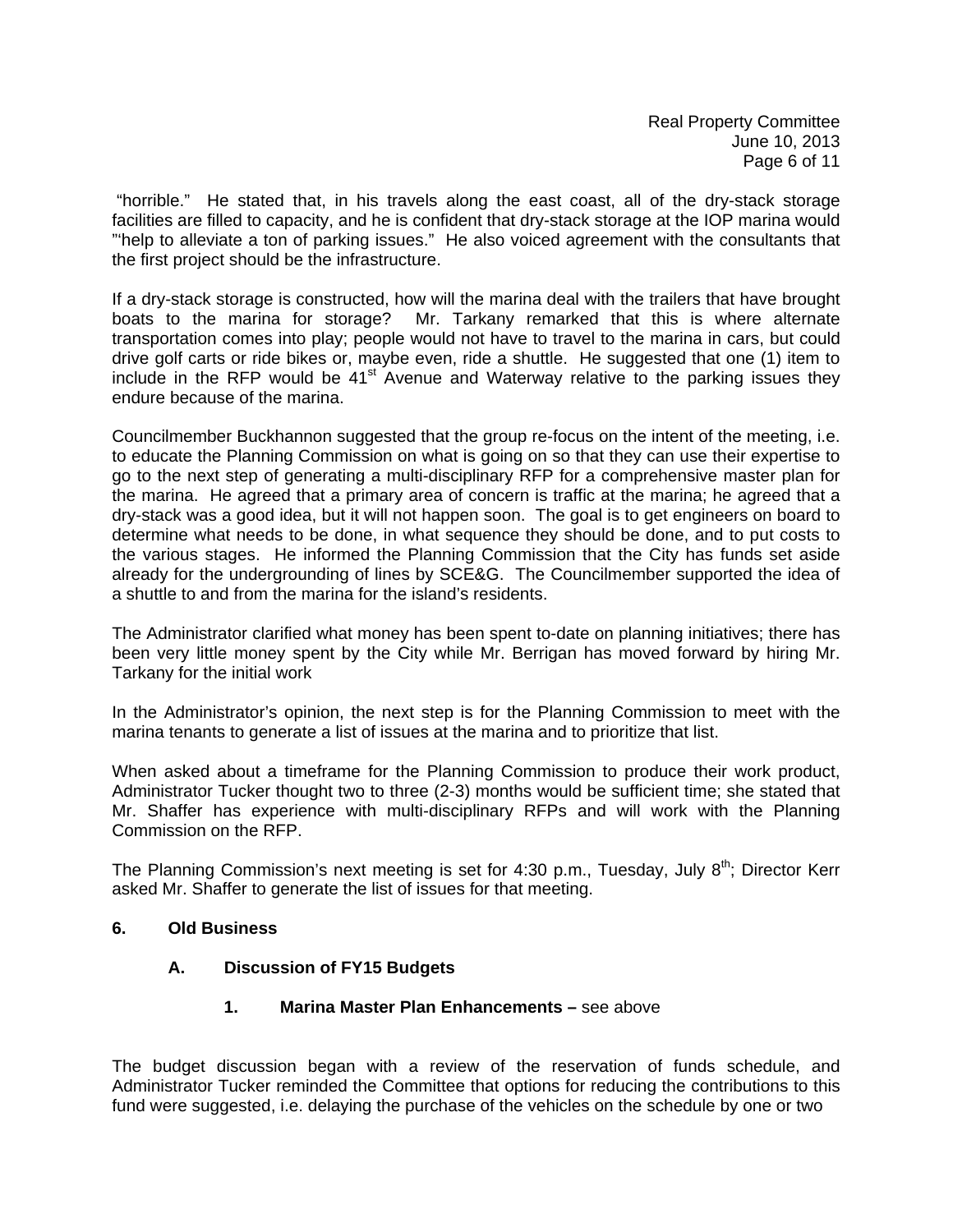(1-2) years or financing twenty-five percent (25%) of the cost of some vehicles. When staff considered extending the life of the equipment by one (1) year, they learned that it had very little impact on the amount to be set aside each year, and when considering financing a percentage of the cost, staff concluded that no financing agency with whom the City has worked would underwrite a piece of the cost or, if they did, the interest rate would be much higher than the City typically has paid. Staff then looked at financing every fourth piece of equipment to be purchased; staff thought this was the most viable of the options to consider.

The amount to be added to the reserve in the FY15 budget is affordable and is in the balanced FY15 budget. Administrator Tucker agreed that establishing this reserve has been, and will be, painful for the City in the start-up years, but, once the City reaches FY20, the annual amount to be set aside is significantly less and is stable for the foreseeable future.

The Administrator noted that City Council has the ability to make an alternate decision at any time in the year and/or in each annual budgeting process; the money has been earmarked for a specific use, but that use could be redefined if necessary. The Administrator also reminded the Committee that the money is in the bank and is not spent until the check is written.

Treasurer Suggs reiterated the Administrator's points and stated that paying cash is always less expensive then financing.

Chair Loftus recalled, from an earlier committee meeting, that the suggestion was made to defer the purchase of the rescue truck until FY16 since no purchases are planned for that year; he also opined that only one (1) fire truck should be purchased in FY20, not two (2) as shown on the schedule. Again there are no purchases scheduled for FY21; therefore, it makes sense to defer one (1) truck for a year.

Treasurer Suggs commented that the replacement year is based on the manufacturer's useful life for the particular piece of equipment; Fire Department trucks are scheduled to have a useful life of sixteen (16) years. The final decision to replace a unit as scheduled is determined by the department manager's assessment in preparing the budget of the replacement year.

Councilmember Buckhannon voiced his opinion that, as long as the City can afford it, Council should stay on course with the annual suggested reservation of funds.

For the new version of the budget for the Ways and Means meeting, Administrator Tucker stated that lines in the marina budget will being consolidated, i.e. marina site enhancements and consulting and design fees, into one (1) line with the description reading "Comprehensive Master Plan for Marina Enhancements" and totaling one hundred seventy-five thousand dollars (\$175,000).

When Chair Loftus asked whether the City would spend one hundred seventy-five thousand dollars (\$175,000) on the multi-disciplinary RFP, Administrator Tucker stated that, since the RFP will be for consultants with consultants coordinating with them, the cost will be unknown until the bids are received.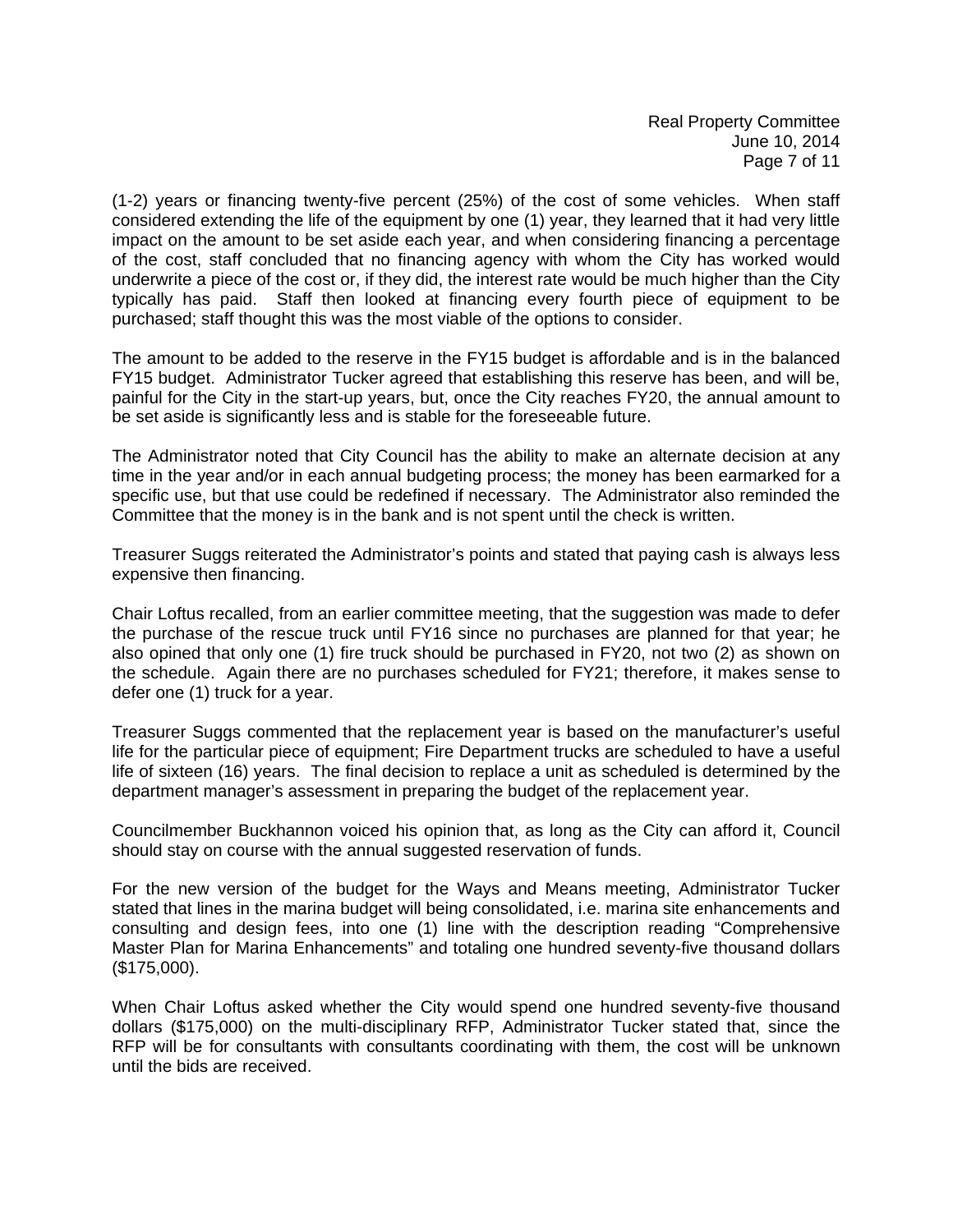Chair Loftus requested that the money left-over from the budget for the watersports dock be redirected to the Marina Fund to be used to establish a Marina Enhancement Fund.

Councilmember Buckhannon inquired about progress with SCE&G regarding the undergrounding of electrical lines at the marina. The Administrator reported that she had met with SCE&G representatives at the marina, they walked the site, and the scope of the project was defined. Administrator Tucker stated that she has not received an estimate of the cost from SCE&G; she added that SCE&G is also working on a layout and cost estimates for the Front Beach lighting project.

### **2. Beach Restoration Project**

On the subject of beach restoration, the Administrator reported that six hundred sixty-four thousand dollars (\$664,000) remains in the fund established for the 2008 restoration project; the cost estimates for the project planned for November of this year are one million two hundred eighty thousand dollars (\$1,280,000). For the 2008 project, the City contributed twenty percent (20%) of the total cost; twenty percent (20%) of the 2014 shoal management project is two hundred fifty-six thousand dollars (\$256,000). If funds are to be contributed by the City, the City would redirect that sum to the Beach Maintenance Fund from the Beach Restoration Fund. The other stakeholders, certain residents of Wild Dunes and the resort itself, will make up the cost difference between what the City contributes and the total project costs.

### **MOTION: Chair Loftus moved for the City to contribute \$200,000 to the 2014 Shoal Management Project; Councilmember Bergwerf seconded.**

Responding to Councilmember Buckhannon's query, Administrator Tucker stated that the only other meeting that has discussed this issue is the Ways and Means Committee, but it was sent back to the Real Property Committee to make a recommendation on the amount to be contributed by the City at the upcoming Ways and Means meeting.

The Administrator noted that the City is not required to get a new permit, but will reactivate the existing permit and contractor.

Councilmember Buckhannon asked whether there was a permit for Breach Inlet and a plan to rebuild that area of the beach. The Administrator replied that there was neither.

#### **AMENDMENT: Councilmember Buckhannon moved to amend the original motion and to reduce the contribution to \$125,000.**

The amendment failed for lack of a second.

**VOTE: The motion PASSED on a vote of 2 to 1 with Councilmember Buckhannon casting the dissenting vote.**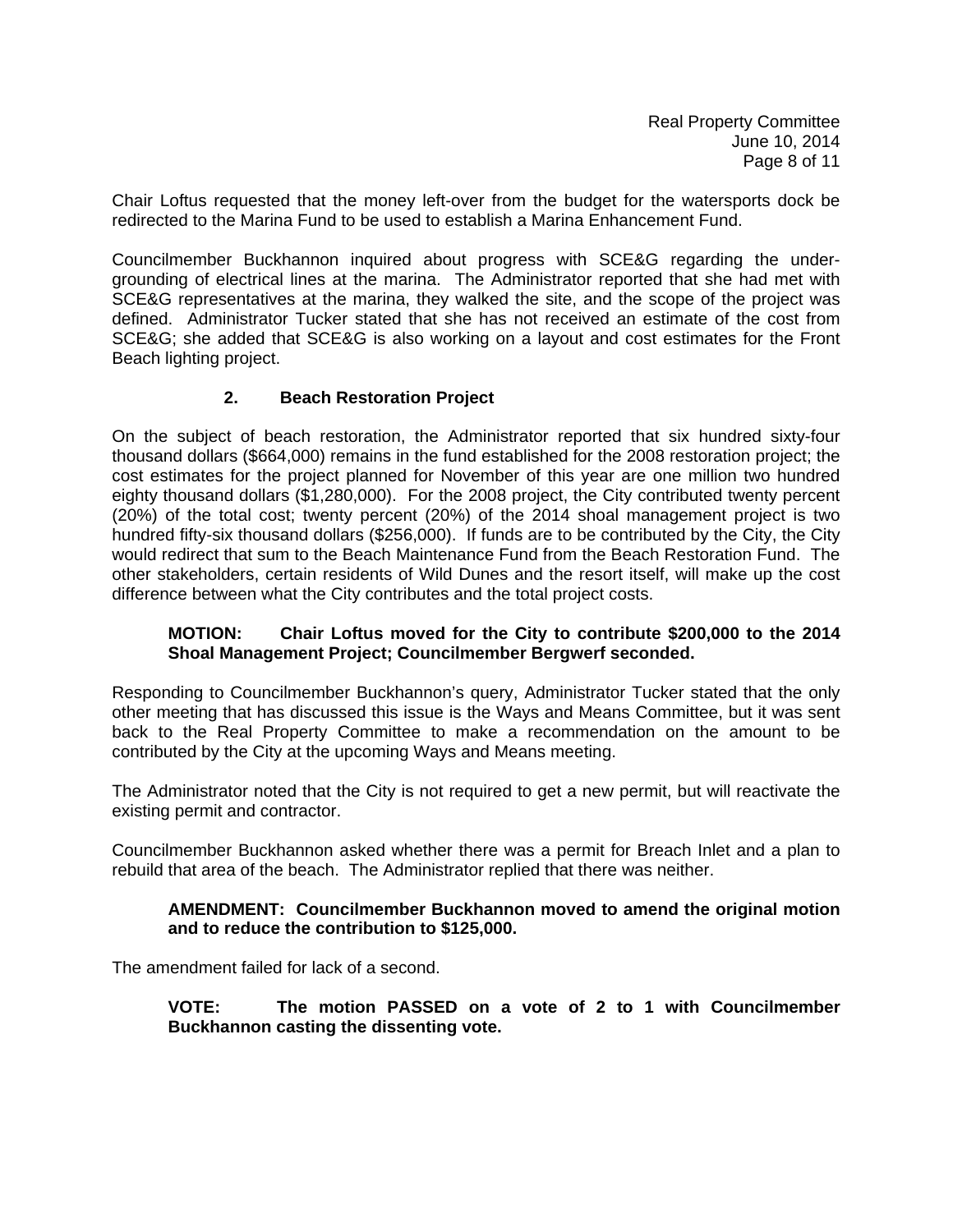# **3. Front Beach Fencing**

Administrator Tucker noted that pictures showing the rusting and deterioration of portions of the Front Beach fencing were included in meeting packets. (A set of photographs is attached to the historical record of the meeting.) The Administrator reported that Director Kerr had taken the photographs and was present to answer questions the Committee may have.

Each photograph shows areas of the fencing that are weathered, rusted and, generally, in poor condition. Director Kerr stated that the cost of steel fencing has skyrocketed since the fencing was first installed; it is now over one hundred dollars (\$100) per linear foot. The Director is suggesting that the City install the steel fencing anywhere that cars can be driven and use aluminum fencing in front of the *Windjammer* that is sixty-five dollars (\$65) per linear foot saving approximately five thousand dollars (\$5,000).

The Committee chose not to change the amount in the FY15 budget which is forty thousand dollars (\$40,000).

# **B. Consideration of Marina Management Lease Amendments**

Administrator Tucker noted that the wording on the *Agenda* should have read "Consideration of Marina Outpost Lease Amendments." The Administrator reported that the Mr. Berrigan communicated to the City that he does wish to exercise his option to renew the lease for Marina Outpost; in addition, he is requesting an amendment to the lease clearly stating the equipment that is the City's, therefore, the City's responsibility to replace. The equipment that falls into that category are as follows: the walk-in freezer, the built-in merchandise coolers, the Hoshzaki ice machine, the Tonka bait cooler, the Ruby point-of-sale system, fuel dispensers and monitoring systems, and the HVAC units.

Responding to Councilmember Buckhannon's question, Mr. Berrigan said that he has this extension and one (1) more, both for five (5) years.

The Administrator reviewed the items included in the FY15 budget for the marina as follows:

| Ice machine (if failure)          | \$6,000  |
|-----------------------------------|----------|
| Non-functioning walk-in freezer   | \$10,000 |
| HVAC in store (if failure         | \$25,000 |
| Point-of-sale system in store     | \$30,000 |
| Store coolers (if failure)        | \$90,000 |
| Dock Fuel dispensers (if failure) | \$25,000 |

The Administrator stated that she did not think it appropriate to task the City Attorney to produce the lease amendment until the conditions have been approved by this Committee and Council.

In addition, the Administrator commented that the City's lease for the marina store has been interpreted differently by different people, and the items in the lease that are designated as City assets are on the City's ten (10) year capital plan for replacement. When these items roll forward on the capital plan, the City contacts the manager for an assessment of the item's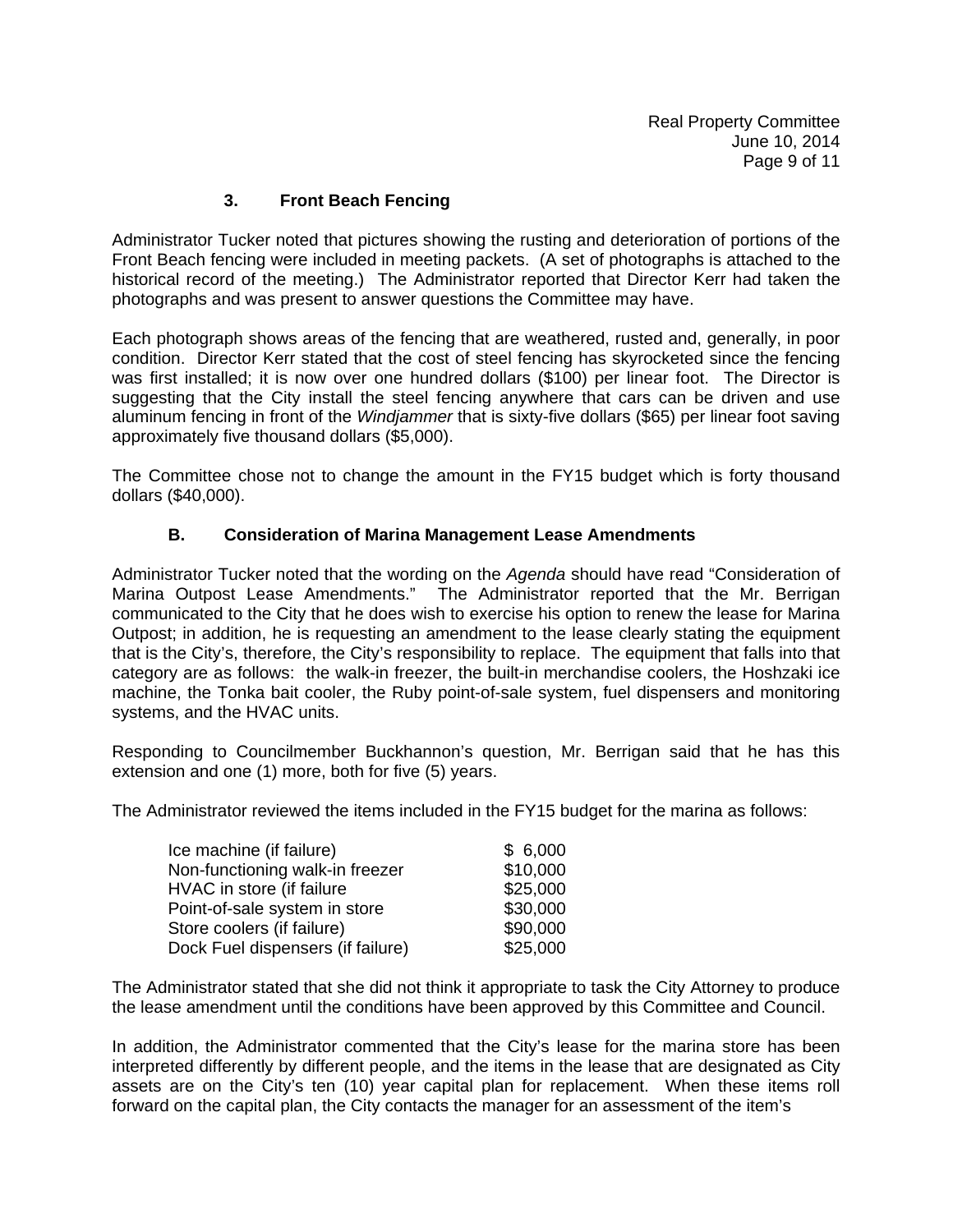condition and the need for replacement in that year. The Administrator stated that this was a hybrid version of a triple net lease and that, through research by the City Attorney, the Administrator has learned that there is no true triple net lease.

Councilmember Buckhannon added that the City's assets listed in the lease are on the City's books and are depreciated as a City-owned property.

The opinion of some members of Council is that there are other businesses on the island that are similar, but they do not have the City subsidizing their businesses like this.

Mr. Berrigan pointed out that those businesses are not paying rent to the City; he then offered to task his lawyer to draft the amendment saving the City the legal expense.

Chair Loftus voiced confusion that the City should replace the point-of-sale system in the store; he has considered a point-of-sale system as an extension of a computer system running the business that is a proprietary business management tool.

Mr. Berrigan explained his position that the point-of-sale system he uses was included in the initial sale of the marina to the City and that it was in the store when it was leased; additionally having a quality point-of-sale system containing correct records ensures that the City receives its valid share of the revenues. He stated that the current system is original to the store and is in "terrible shape."

**MOTION: Councilmember Buckhannon moved to accept the renewal and to amend the lease to encompass the list of City-owned assets noted above concisely; Councilmember Bergwerf seconded and the motion PASSED UNANIMOUSLY.** 

**7. New Business** 

 **Award of Contracts in Excess of \$10,000 –** None

#### **8. Miscellaneous Business**

#### **Tenant Rents Report**

Administrator Tucker reported that all of the City's tenants are current with their obligations to the City.

**Next Meeting Date: 5:30 p.m., Monday, July 7, 2014 in the Conference Room.** 

**9. Executive Session –** not needed